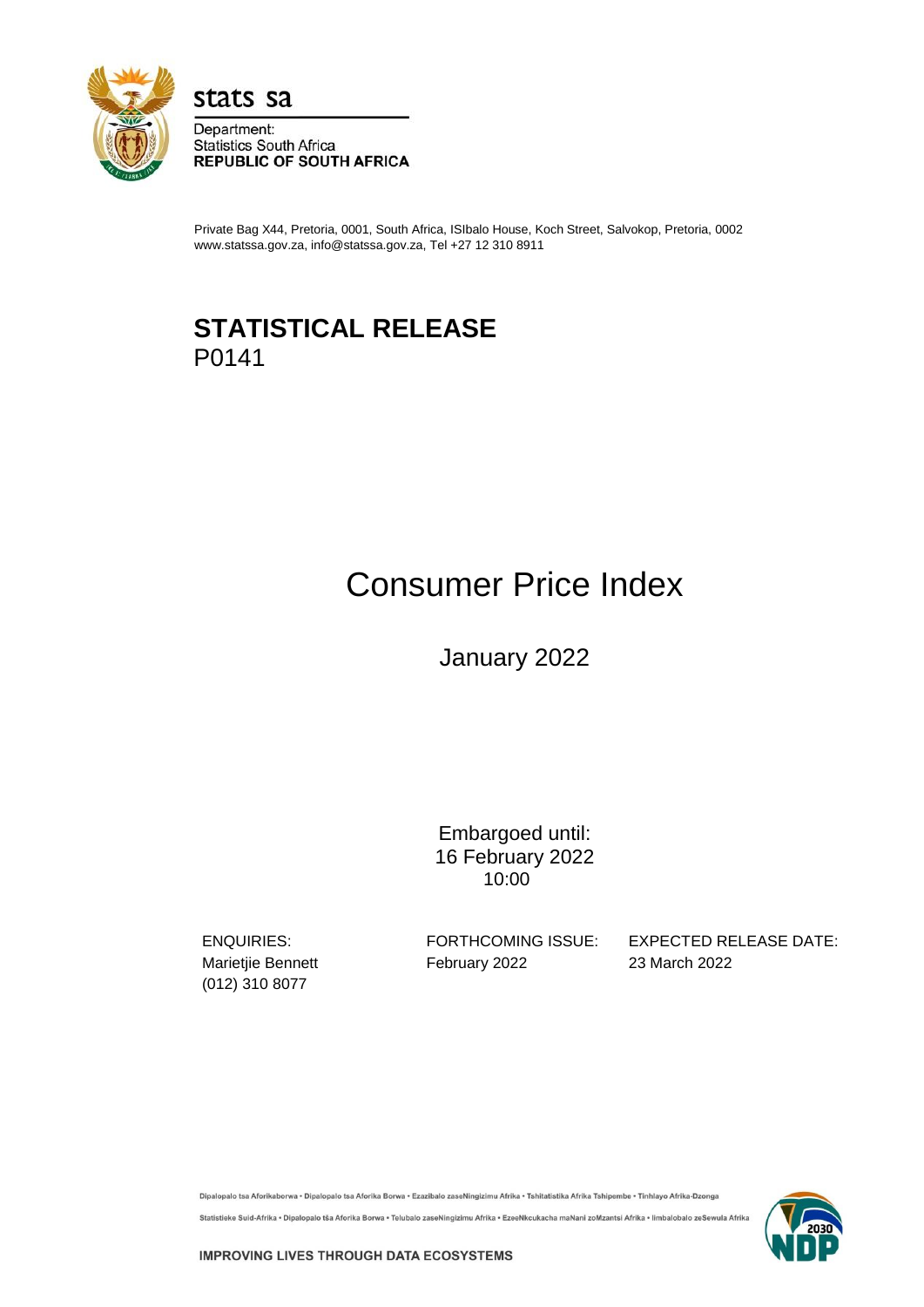## **CONTENTS**

| Table C - Contributions of the different groups to the annual percentage change in the CPI headline 7   |  |
|---------------------------------------------------------------------------------------------------------|--|
| Table D - Contributions of the different groups to the monthly percentage change in the CPI headline  7 |  |
|                                                                                                         |  |
|                                                                                                         |  |
|                                                                                                         |  |
|                                                                                                         |  |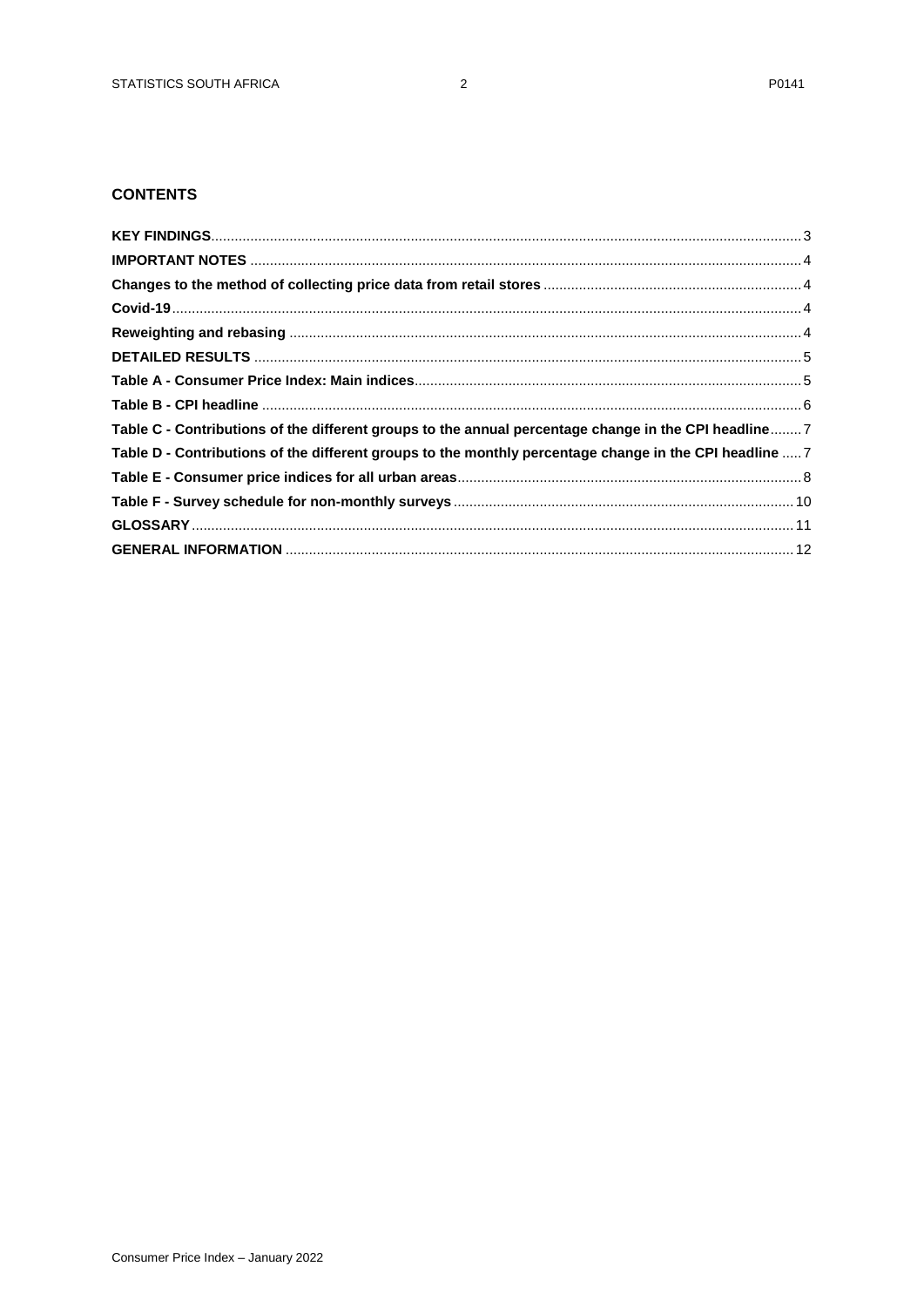#### <span id="page-2-0"></span>**KEY FINDINGS**

#### **Headline consumer price index (CPI for all urban areas)**

Annual consumer price inflation was 5,7% in January 2022, down from 5,9% in December 2021. The consumer price index increased by 0,2% month-on-month in January 2022.

The main contributors to the 5,7% annual inflation rate were food and non-alcoholic beverages; housing and utilities; transport; and miscellaneous goods and services.

Food and non-alcoholic beverages increased by 5,7% year-on-year, and contributed 1,0 percentage point to the total CPI annual rate of 5,7%.

Housing and utilities increased by 4,3% year-on-year, and contributed 1,1 percentage points.

Transport increased by 14,5% year-on-year, and contributed 1,9 percentage points.

Miscellaneous goods and services increased by 4,6% year-on-year, and contributed 0,7 of a percentage point.

In January the annual inflation rate for goods was 8,1%, down from 8,5% in December; and for services it was 3,4%, up from 3,3% in December.

**Note**: Not all items in the CPI are surveyed every month. Table F shows the survey schedule for items that are not surveyed monthly.

> **Risenga Maluleke Statistician-General**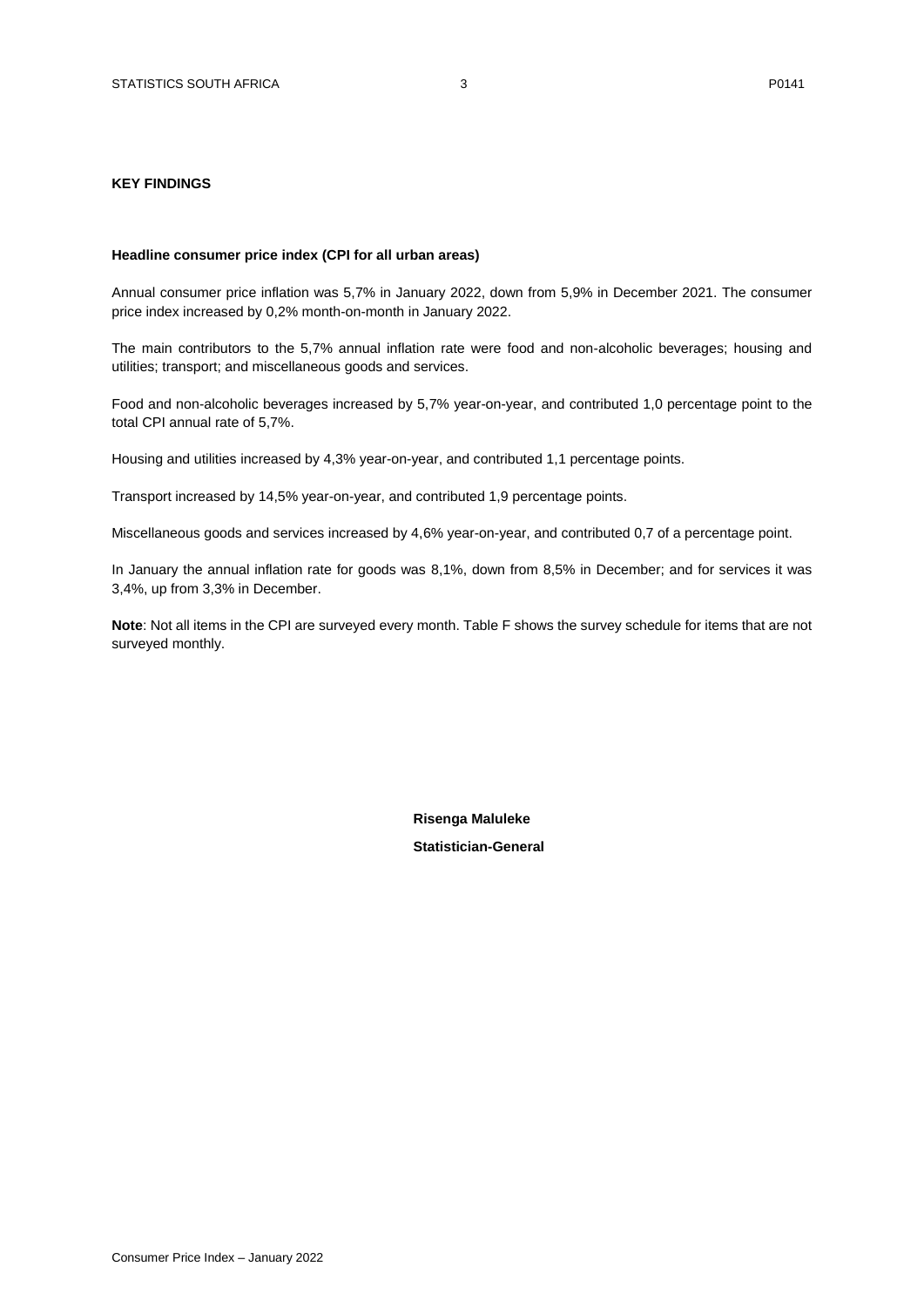#### <span id="page-3-0"></span>**IMPORTANT NOTES**

#### <span id="page-3-1"></span>**Changes to the method of collecting price data from retail stores**

Price information for categories of products typically purchased in retail outlets is currently collected by Stats SA fieldwork teams using paper forms. Starting in the first quarter of 2022, the paper forms will be replaced by tablets. Prices will be collected using a custom application which includes quality control and management modules. The new collection method is expected to improve the quality and speed of data collection and processing.

#### <span id="page-3-2"></span>**Covid-19**

Resulting from COVID-19 health protocols, retail-based prices recorded across all regions (including online prices) have been pooled to create national average price changes which are then applied to each elementary index at a regional level. This means that the geographic index (including total country) changes will, in the main, vary according to different weights and not different price changes.

#### <span id="page-3-3"></span>**Reweighting and rebasing**

The weights of the CPI have been updated with effect from this release. Changes were also made to the basket of goods and services. All indices have been rebased so that December 2021 = 100. For further information please see the information note available on the Stats SA website at [http://www.statssa.gov.za/?page\\_id=2528.](http://www.statssa.gov.za/?page_id=2528)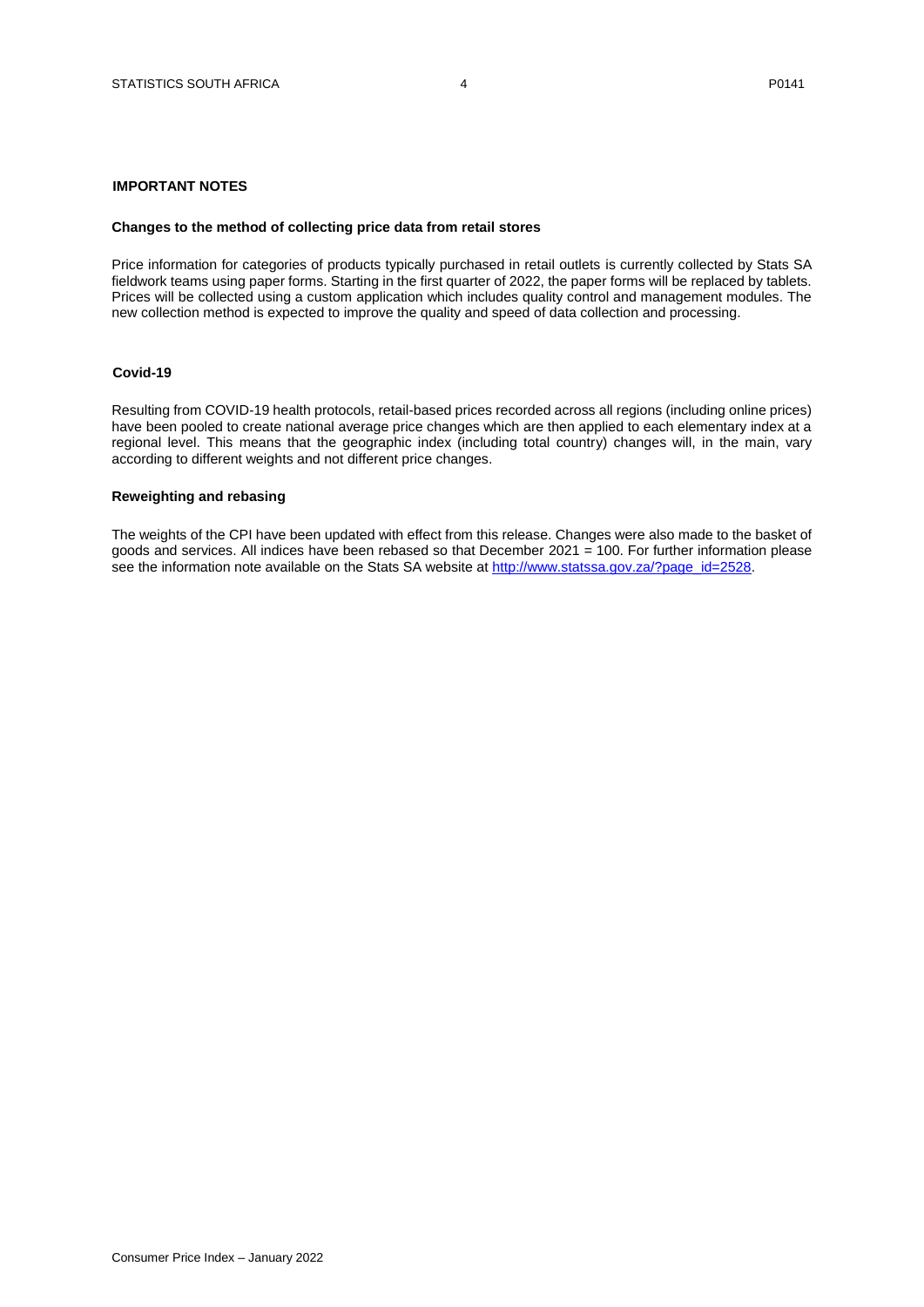## <span id="page-4-0"></span>**DETAILED RESULTS**

#### <span id="page-4-1"></span>**Table A - Consumer Price Index: Main indices**

#### **Unless otherwise stated the table refers to all urban areas.**

|                          |                                                 |                      | Weight |                 | Index (Dec 2021=100) |                 |                 | Percentage change |
|--------------------------|-------------------------------------------------|----------------------|--------|-----------------|----------------------|-----------------|-----------------|-------------------|
|                          |                                                 |                      |        | <b>Jan 2021</b> | Dec 2021             | <b>Jan 2022</b> | <b>Jan 2022</b> | <b>Jan 2022</b>   |
|                          | Group                                           |                      |        |                 |                      |                 | VS.             | VS.               |
|                          |                                                 |                      |        |                 |                      |                 | Dec 2021        | <b>Jan 2021</b>   |
| All items (CPI Headline) |                                                 |                      | 100,00 | 94.8            | 100,0                | 100.2           | 0.2             | 5,7               |
|                          | CPI excluding food and NAB, fuel and energy     |                      | 74,40  | 96,8            | 100,0                | 100,2           | 0,2             | 3,5               |
| <b>Trimmed mean</b>      |                                                 |                      |        | 96,4            | 100,0                | 100,3           | 0,3             | 4,0               |
| Analytical               | CPI for all goods                               |                      | 48,68  | 92,8            | 100,0                | 100,3           | 0,3             | 8,1               |
| series                   | CPI for durable goods                           |                      | 7,59   | 96,8            | 100,0                | 100,6           | 0,6             | 3,9               |
|                          | CPI for semi-durable goods                      |                      | 5,38   | 98,4            | 100,0                | 100,2           | 0,2             | 1,8               |
|                          | CPI for non-durable goods                       |                      | 35,71  | 91,2            | 100,0                | 100,1           | 0,1             | 9,8               |
|                          | <b>CPI for services</b>                         |                      | 51,32  | 96,8            | 100,0                | 100,1           | 0,1             | 3,4               |
|                          | <b>CPI for administered prices</b>              | Total                | 16,42  | 87,2            | 100,0                | 99,2            | $-0,8$          | 13,8              |
|                          |                                                 | Regulated            | 11,89  | 84,0            | 100,0                | 98,8            | $-1,2$          | 17,6              |
|                          |                                                 | Not regulated        | 4,53   | 96,6            | 100,0                | 100,0           | 0,0             | 3,5               |
|                          | <b>CPI excluding administered</b>               |                      |        |                 |                      |                 |                 |                   |
|                          | prices                                          |                      | 83,78  | 96,4            | 100,0                | 100,4           | 0,4             | 4,1               |
|                          | CPI for administered prices                     |                      |        |                 |                      |                 |                 |                   |
|                          | excluding fuel and paraffin                     |                      | 11.54  | 93,6            | 100.0                | 100.0           | 0.0             | 6,8               |
|                          | CPI excluding food and NAB                      |                      | 82,86  | 94,7            | 100,0                | 100,0           | 0, 0            | 5,6               |
|                          | <b>CPI excluding fuel</b>                       |                      | 95,17  | 96,1            | 100,0                | 100,3           | 0,3             | 4,4               |
|                          | <b>CPI excluding food and NAB</b>               |                      |        |                 |                      |                 |                 |                   |
|                          | and fuel                                        |                      | 78,03  | 96,2            | 100,0                | 100,2           | 0,2             | 4,2               |
|                          | <b>CPI excluding housing</b>                    |                      | 75,51  | 94,4            | 100,0                | 100.2           | 0.2             | 6,1               |
|                          | CPI excluding fuel and                          |                      |        |                 |                      |                 |                 |                   |
|                          | energy                                          |                      | 91,54  | 96,5            | 100,0                | 100,3           | 0,3             | 3,9               |
|                          | <b>CPI excluding energy</b>                     |                      | 96,37  | 95,1            | 100,0                | 100,2           | 0,2             | 5,4               |
|                          | <b>CPI excluding owners'</b><br>equivalent rent |                      | 87,00  | 94,3            | 100,0                | 100,2           | 0,2             | 6,3               |
|                          | <b>CPI for pensioners</b>                       |                      |        | 94,9            | 100,0                | 100,1           | 0,1             | 5,5               |
| Geographic               | CPI for total country                           |                      | 100,00 | 94,8            | 100,0                | 100,2           | 0,2             | 5,7               |
| indices                  | <b>CPI for rural areas</b>                      |                      | 12,26  | 94,9            | 100,0                | 100,4           | 0,4             | 5,8               |
|                          | CPI per province                                | <b>Western Cape</b>  | 17,21  | 94,7            | 100,0                | 100,0           | 0,0             | 5,6               |
|                          |                                                 | <b>Eastern Cape</b>  | 8,03   | 94,9            | 100,0                | 100,4           | 0,4             | 5,8               |
|                          |                                                 | <b>Northern Cape</b> |        | 94,6            | 100,0                | 100,3           | 0,3             | 6,0               |
|                          |                                                 | <b>Free State</b>    | 1,93   |                 |                      |                 |                 |                   |
|                          |                                                 | KwaZulu-Natal        | 5,95   | 95,0            | 100,0<br>100,0       | 100,3           | 0,3             | 5,6               |
|                          |                                                 | <b>North West</b>    | 12,68  | 94,9            |                      | 100,2           | 0,2             | 5,6               |
|                          |                                                 |                      | 5,31   | 94,3            | 100,0                | 100,2           | 0,2             | 6,3               |
|                          |                                                 | Gauteng              | 36,29  | 94,8            | 100,0                | 100,2           | 0,2             | 5,7               |
|                          |                                                 | Mpumalanga           | 6,89   | 94,8            | 100,0                | 100,3           | 0,3             | 5,8               |
|                          |                                                 | Limpopo              | 5,71   | 94,8            | 100,0                | 100,4           | 0,4             | 5,9               |
| <b>Deciles</b>           | CPI per expenditure decile                      | 1                    | 0,48   | 94,4            | 100,0                | 100,7           | 0,7             | 6,7               |
|                          |                                                 | $\overline{2}$       | 1,10   | 94,8            | 100,0                | 100,6           | 0,6             | 6,1               |
|                          |                                                 | 3                    | 1,85   | 95,2            | 100,0                | 100,5           | 0,5             | 5,6               |
|                          |                                                 | 4<br>5               | 2,78   | 95,4            | 100,0                | 100,4           | 0,4             | 5,2               |
|                          |                                                 |                      | 3,88   | 95,5            | 100,0                | 100,3           | 0,3             | 5,0               |
|                          |                                                 | 6                    | 5,58   | 95,8            | 100,0                | 100,3           | 0,3             | 4,7               |
|                          |                                                 | 7                    | 7,90   | 95,3            | 100,0                | 100,2           | 0,2             | 5,1               |
|                          |                                                 | 8                    | 11,27  | 94,9            | 100,0                | 100,2           | 0,2             | 5,6               |
|                          |                                                 | 9                    | 16,45  | 94,6            | 100,0                | 100,1           | 0,1             | 5,8               |
|                          |                                                 | 10                   | 48,71  | 94,5            | 100,0                | 100,1           | 0,1             | 5,9               |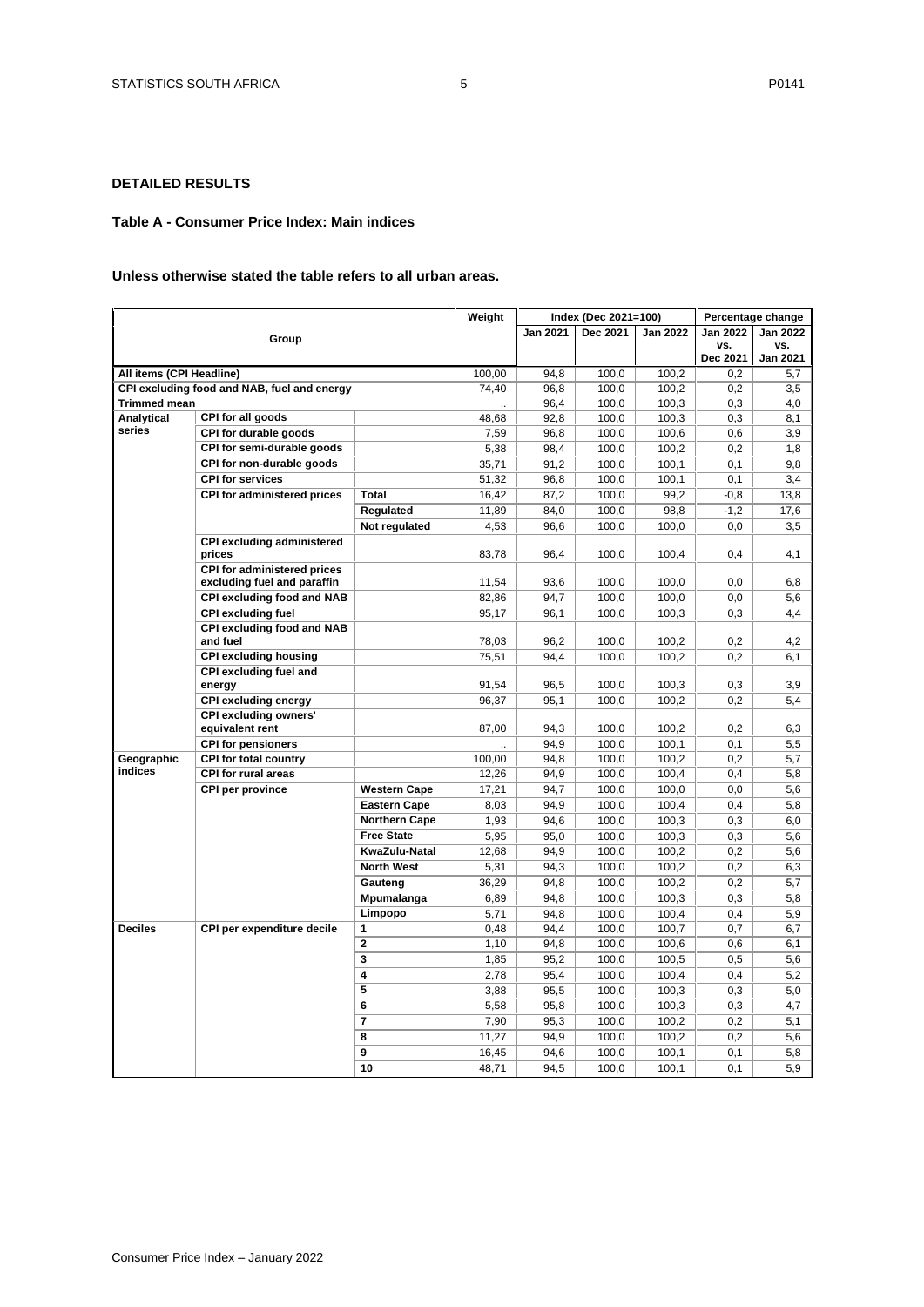## <span id="page-5-0"></span>**Table B - CPI headline**

## **Table B1 - CPI headline index numbers (Dec 2021=100)**

| Year | Jan   | Feb       | Mar  | Apr  | Mav  | Jun  | Jul  | Aug      | Sep       | Oct      | Nov      | <b>Dec</b> | Average <sup>1</sup> |
|------|-------|-----------|------|------|------|------|------|----------|-----------|----------|----------|------------|----------------------|
| 2018 | 84,5  | 85,2      | 85,5 | 86,2 | 86,3 | 86,6 | 87.4 | 87.3     | 87.7      | 88.      | 88,2     | 88.        | 86,8                 |
| 2019 | 87,9  | 88.6      | 89,4 | 89.9 | 90.2 | 90,5 | 90,8 | 91.      | 91.3      | 91,3     | 91<br>.4 | 91.6       | 90,3                 |
| 2020 | 91,9  | 92,8      | 93.  | 92.6 | 92.0 | 92,5 | 93,7 | 93,9     | 94.0      | 94,3     | 94,3     | 94.4       | 93,3                 |
| 2021 | 94,8  | 95,4      | 96.  | 96.7 | 96.8 | 97.0 | 98,1 | 98,5     | 98,7      | 99,0     | 99,4     | 100.0      | 97,5                 |
| 2022 | 100,2 | $\cdot$ . |      |      |      |      |      | $\cdots$ | $\cdot$ . | $\cdots$ |          | $\cdot$ .  |                      |

**Table B2 - CPI headline year-on-year rates**

| Year | Jan | Feb                   | Mar       | Apr | Mav            | Jun | Jul       | Aug | Sep      | Oct      | Nov      | Dec                  | Average <sup>1</sup> |
|------|-----|-----------------------|-----------|-----|----------------|-----|-----------|-----|----------|----------|----------|----------------------|----------------------|
| 2018 | 4.4 | 4.0                   | 3,8       | 4.5 | 4.4            | 4,6 | 5,1       | 4,9 | 4.9      | 5,1      | 5,2      | 4.5                  | 4,7                  |
| 2019 | 4,0 | $\overline{ }$<br>4.1 | 4,5       | 4.4 | 4.5            | 4.5 | 4,0       | 4,3 | 4.       | 27<br>J, | 3,6      | 4,0                  | 4.                   |
| 2020 | 4,5 | 4,6                   | 4.1       | 3,0 | $\Omega$<br>z. | 2,2 | 3,2       | 3,1 | 3,0      | 3,3      | 3,2      | 2 <sub>1</sub><br>J. | 3,3                  |
| 2021 | 3,2 | 2.9                   | 3,2       | 4.4 | 5.2            | 4.9 | 4.6       | 4,9 | 5.0      | 5,0      | 5,5      | 5,9                  | 4.5                  |
| 2022 | 5.7 | $\ddot{\phantom{0}}$  | $\cdot$ . |     | $\cdots$       |     | $\cdot$ . |     | $\cdots$ |          | $\cdots$ | $\ddotsc$            |                      |

<sup>1</sup> Annual average.



## **Figure 1 - CPI headline index numbers and year-on-year rates**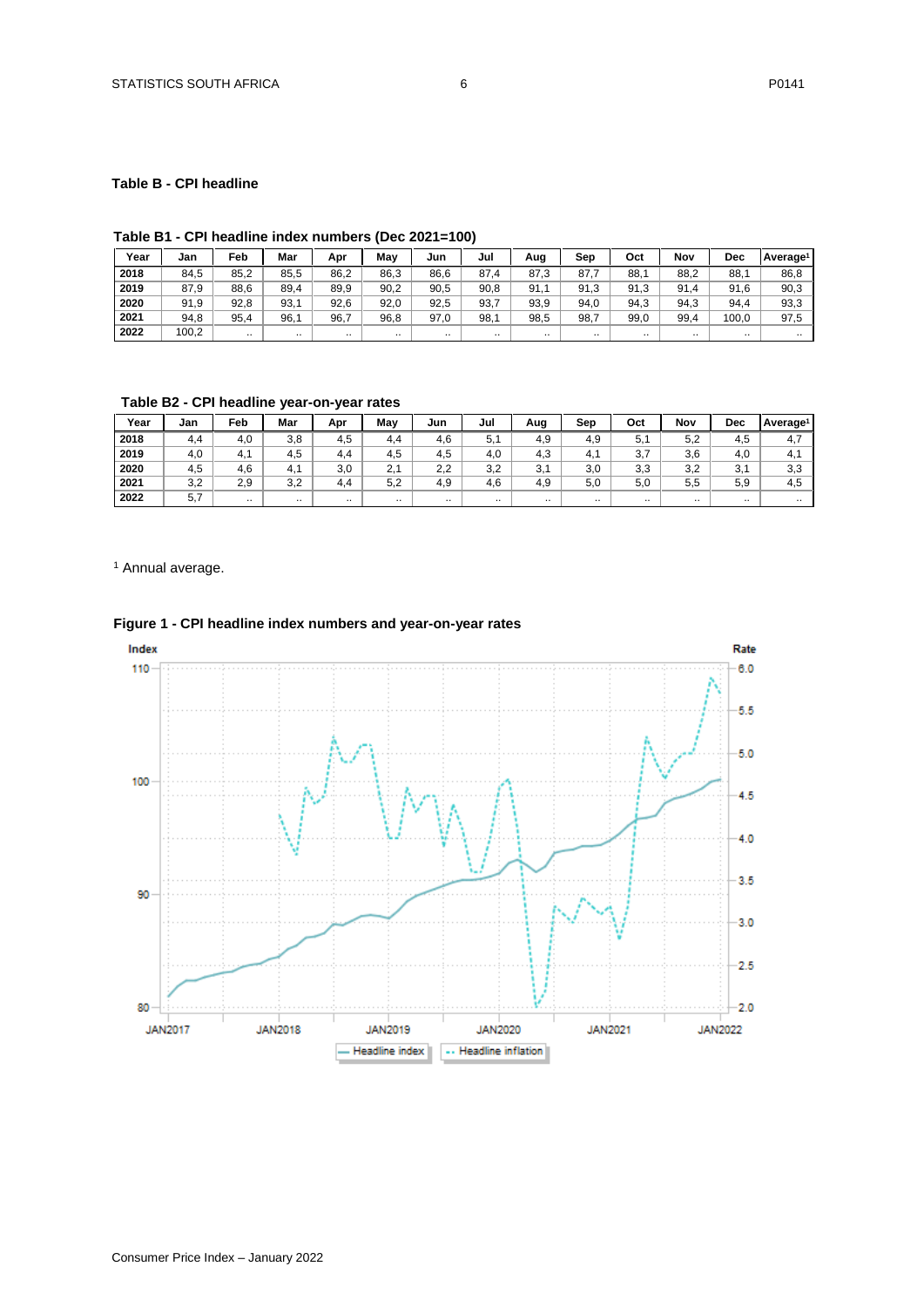## <span id="page-6-0"></span>**Table C - Contributions of the different groups to the annual percentage change in the CPI headline**

|                                        |          | Contribution    |
|----------------------------------------|----------|-----------------|
| Group                                  | Dec 2021 | <b>Jan 2022</b> |
| Food and non-alcoholic beverages       | 1,0      | 1,0             |
| Alcoholic beverages and tobacco        | 0,3      | 0,3             |
| <b>Clothing and footwear</b>           | 0.1      | 0,1             |
| <b>Housing and utilities</b>           | 1,0      | 1,1             |
| <b>Household contents and services</b> | 0,1      | 0,1             |
| Health                                 | 0,1      | 0,1             |
| Transport                              | 2,3      | 1,9             |
| <b>Recreation and culture</b>          | 0,1      | 0,1             |
| Education                              | 0,1      | 0,1             |
| <b>Restaurants and hotels</b>          | 0,1      | 0,2             |
| Miscellaneous goods and services       | 0,7      | 0,7             |
| All Items                              | 5.9      | 5,7             |

## <span id="page-6-1"></span>**Table D - Contributions of the different groups to the monthly percentage change in the CPI headline**

|                                  | Contribution |                 |  |  |  |
|----------------------------------|--------------|-----------------|--|--|--|
| Group                            | Dec 2021     | <b>Jan 2022</b> |  |  |  |
| Food and non-alcoholic beverages | 0,1          | 0,2             |  |  |  |
| <b>Housing and utilities</b>     | 0,1          | 0,0             |  |  |  |
| <b>Transport</b>                 | 0,3          | $-0,2$          |  |  |  |
| Miscellaneous goods and services | 0,0          | 0,1             |  |  |  |
| Residual                         | 0,1          | 0,1             |  |  |  |
| <b>All Items</b>                 | 0,6          | 0,2             |  |  |  |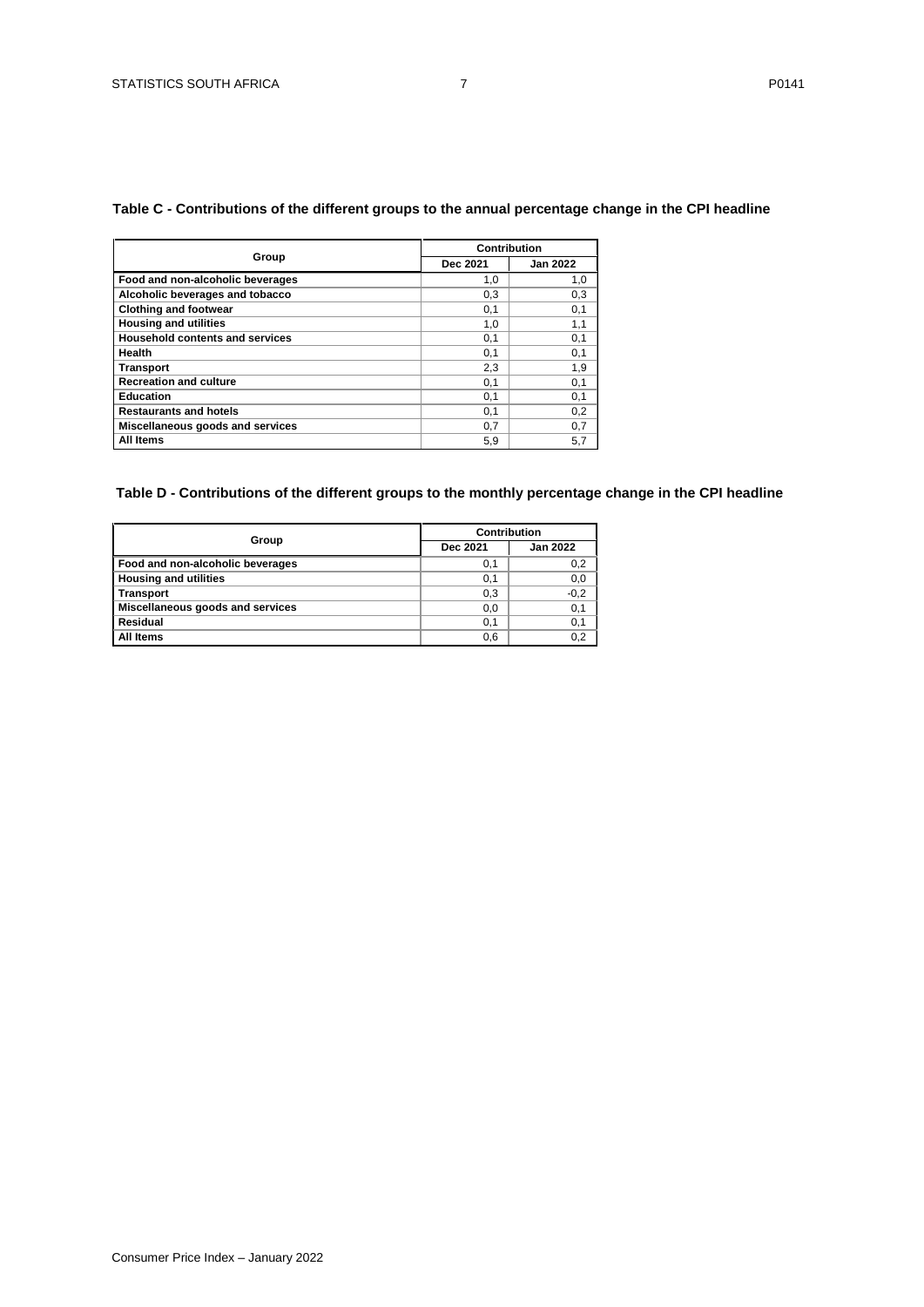|                              |                                              |                       | Weight        |              | Index (Dec 2021=100) |                |                 | Percentage change |
|------------------------------|----------------------------------------------|-----------------------|---------------|--------------|----------------------|----------------|-----------------|-------------------|
|                              |                                              |                       |               | Jan 2021     | Dec 2021             | Jan 2022       | <b>Jan 2022</b> | <b>Jan 2022</b>   |
|                              | Group                                        |                       |               |              |                      |                | VS.             | VS.               |
|                              |                                              |                       |               |              |                      |                | Dec 2021        | <b>Jan 2021</b>   |
| All items (CPI               |                                              |                       |               |              |                      |                |                 |                   |
| Headline)<br><b>Food and</b> |                                              |                       | 100,00        | 94,8         | 100,0<br>100,0       | 100,2          | 0,2             | 5,7               |
| non-                         | Food                                         |                       | 17,14         | 95,5         | 100,0                | 100,9<br>101,0 | 0,9             | 5,7               |
| alcoholic                    |                                              | Processed             | 15,30<br>8,57 | 95,1<br>95,3 | 100,0                | 100,6          | 1,0<br>0.6      | 6,2<br>5,6        |
| beverages                    |                                              | Unprocessed           |               |              |                      |                |                 |                   |
|                              |                                              | <b>Bread and</b>      | 6,73          | 94,9         | 100,0                | 101,4          | 1,4             | 6,8               |
|                              |                                              | cereals               | 3,16          | 98,9         | 100,0                | 100,4          | 0,4             | 1,5               |
|                              |                                              | <b>Meat</b>           | 5,42          | 93,5         | 100,0                | 101,2          | 1,2             | 8,2               |
|                              |                                              | Fish                  | 0,40          | 96,2         | 100,0                | 100,6          | 0,6             | 4,6               |
|                              |                                              | Milk, eggs and        |               |              |                      |                |                 |                   |
|                              |                                              | cheese                | 2,53          | 95,3         | 100,0                | 100,3          | 0,3             | 5,2               |
|                              |                                              | Oils and fats         | 0,45          | 83,7         | 100,0                | 102,9          | 2,9             | 22,9              |
|                              |                                              | <b>Fruit</b>          | 0,33          | 102,9        | 100,0                | 100,8          | 0,8             | $-2,0$            |
|                              |                                              | Vegetables            | 1,27          | 95,2         | 100,0                | 103,4          | 3,4             | 8,6               |
|                              |                                              | Sugar, sweets         |               |              |                      |                |                 |                   |
|                              |                                              | and desserts          | 0,58          | 97,4         | 100,0                | 100,2          | 0,2             | 2,9               |
|                              |                                              | Other food            | 1,16          | 94,6         | 100,0                | 100,4          | 0,4             | 6,1               |
|                              | Non-alcoholic beverages                      |                       | 1,84          | 99,1         | 100,0                | 100,2          | 0,2             | 1,1               |
|                              |                                              | <b>Hot beverages</b>  | 0,67          | 101,8        | 100,0                | 100,1          | 0,1             | $-1,7$            |
|                              |                                              | <b>Cold beverages</b> | 1,17          | 97,6         | 100,0                | 100,2          | 0,2             | 2,7               |
| <b>Alcoholic</b>             |                                              |                       | 6,26          | 95,5         | 100,0                | 100,0          | 0,0             | 4,7               |
| beverages                    | <b>Alcoholic beverages</b>                   |                       | 4,29          | 95,3         | 100,0                | 100,1          | 0,1             | 5,0               |
| and tobacco                  |                                              | <b>Spirits</b>        | 0,94          | 96,8         | 100,0                | 99,9           | $-0,1$          | 3,2               |
|                              |                                              | Wine                  | 1.14          | 93,2         | 100,0                | 100,1          | 0.1             | 7.4               |
|                              |                                              | <b>Beer</b>           | 2,21          | 95,8         | 100,0                | 100,1          | 0,1             | 4,5               |
|                              | <b>Tobacco</b>                               |                       | 1.97          | 96,0         | 100,0                | 99,8           | $-0,2$          | 4,0               |
| <b>Clothing and</b>          |                                              |                       | 3,65          | 98,7         | 100,0                | 100,2          | 0,2             | 1,5               |
| footwear                     | Clothing                                     |                       | 2,64          | 98,8         | 100,0                | 100,2          | 0,2             | 1,4               |
|                              | Footwear                                     |                       | 1,01          | 98,4         | 100,0                | 100,1          | 0,1             | 1,7               |
| <b>Housing and</b>           |                                              |                       | 24,49         | 95,9         | 100,0                | 100,0          | 0,0             | 4,3               |
| utilities                    | <b>Actual rentals for housing</b>            |                       | 3,50          | 98,9         | 100,0                | 100,0          | 0,0             | 1,1               |
|                              | Owners' equivalent rent                      |                       | 12,99         | 98,2         | 100,0                | 100,0          | 0,0             | 1,8               |
|                              | <b>Maintenance and repair</b>                |                       | 0.84          | 96,3         | 100,0                | 100,6          | 0.6             | 4,5               |
|                              | Water and other services                     |                       | 3,46          | 95,8         | 100,0                | 100,0          | 0,0             | 4,4               |
|                              | <b>Electricity and other fuels</b>           |                       | 3,70          | 87,6         | 100,0                | 100,0          | 0,0             | 14,2              |
| Household                    |                                              |                       | 4,37          | 98,2         | 100,0                | 100,4          | 0,4             | 2,2               |
| contents and<br>services     | Furnishings, floor coverings<br>and textiles |                       | 0,82          | 100.5        | 100.0                | 100,5          | 0,5             | 0.0               |
|                              | Appliances, tableware and<br>equipment       |                       | 0,67          | 100,2        | 100,0                | 101,3          | 1,3             | 1,1               |
|                              | <b>Supplies and services</b>                 |                       | 2,88          | 97,2         | 100,0                | 100,2          | 0,2             | 3,1               |
|                              |                                              | <b>Domestic</b>       |               |              |                      |                |                 |                   |
|                              |                                              | workers' wages        | 2,53          | 97,5         | 100,0                | 100,0          | 0,0             | 2,6               |
| Health                       |                                              |                       | 1,44          | 96,8         | 100,0                | 100,1          | 0,1             | 3,4               |
|                              | <b>Medical products</b>                      |                       | 0.57          | 96.6         | 100,0                | 100,2          | 0,2             | 3,7               |
|                              | <b>Medical services</b>                      |                       | 0,87          | 96,7         | 100,0                | 100,0          | 0,0             | 3,4               |

## <span id="page-7-0"></span>**Table E - Consumer price indices for all urban areas**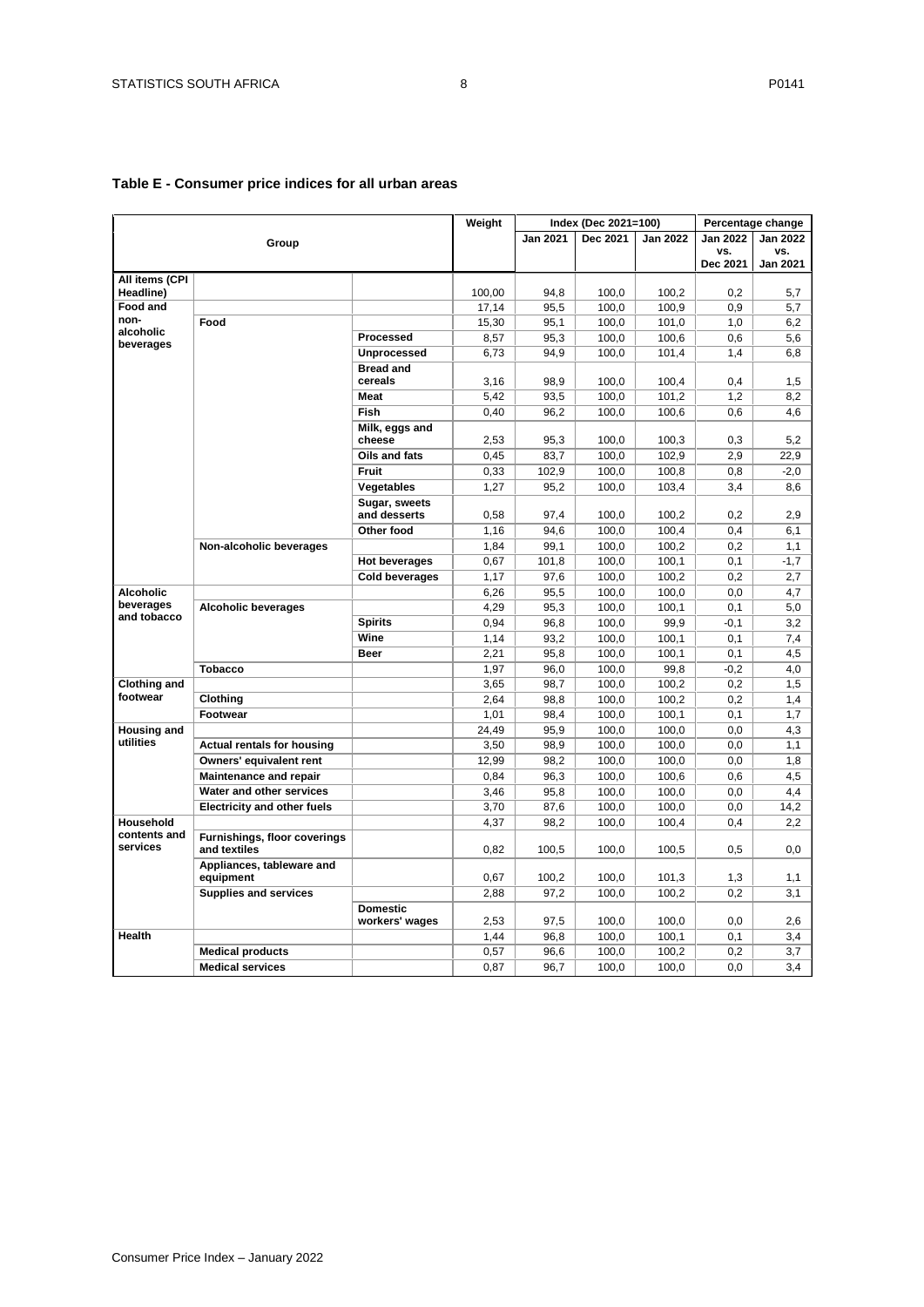|                                               |                                                   |                        | Weight |                 | Index (Dec 2021=100) |                 |                 | Percentage change      |
|-----------------------------------------------|---------------------------------------------------|------------------------|--------|-----------------|----------------------|-----------------|-----------------|------------------------|
|                                               | Group                                             |                        |        | <b>Jan 2021</b> | Dec 2021             | <b>Jan 2022</b> | Jan 2022        | <b>Jan 2022</b>        |
|                                               |                                                   |                        |        |                 |                      |                 | VS.<br>Dec 2021 | VS.<br><b>Jan 2021</b> |
| <b>Transport</b>                              |                                                   |                        | 14,35  | 86,4            | 100,0                | 98,9            | $-1,1$          | 14,5                   |
|                                               | <b>Purchase of vehicles</b>                       |                        | 5,91   | 95,8            | 100,0                | 100,8           | 0,8             | 5,2                    |
|                                               | Private transport operation                       |                        | 6,01   | 77,7            | 100,0                | 97,9            | $-2,1$          | 26,0                   |
|                                               |                                                   | Fuel                   | 4,82   | 73,5            | 100,0                | 97,2            | $-2,8$          | 32,2                   |
|                                               |                                                   | Other running<br>costs | 1,19   | 97,5            | 100.0                | 100.7           | 0,7             | 3,3                    |
|                                               | <b>Public transport</b>                           |                        | 2,43   | 88,1            | 100,0                | 96,9            | $-3,1$          | 10.0                   |
| Communication                                 |                                                   |                        | 2,42   | 100.7           | 100.0                | 99,8            | $-0,2$          | $-0.9$                 |
|                                               | Postal services and<br>telecommunication services |                        | 2.23   | 100.0           | 100.0                | 100.0           | 0,0             | 0,0                    |
|                                               | <b>Telecommunication</b><br>equipment             |                        | 0,19   | 113,9           | 100,0                | 97,2            | $-2,8$          | $-14,7$                |
| <b>Recreation and</b>                         |                                                   |                        | 5.20   | 98.3            | 100,0                | 100.2           | 0,2             | 1,9                    |
| culture                                       | <b>Recreational equipment</b>                     |                        | 1.28   | 96.9            | 100,0                | 100,2           | 0,2             | 3,4                    |
|                                               | <b>Recreational and cultural</b><br>services      |                        | 3,14   | 99,0            | 100,0                | 100,1           | 0,1             | 1,1                    |
|                                               | Books, newspapers and<br>stationery               |                        | 0.61   | 95,2            | 100.0                | 99.7            | $-0,3$          | 4,7                    |
|                                               | Package holidays                                  |                        | 0.17   | 107.3           | 100.0                | 104.1           | 4,1             | $-3,0$                 |
| <b>Education</b>                              |                                                   |                        | 2,62   | 96.1            | 100.0                | 100,0           | 0,0             | 4,1                    |
|                                               | Primary and secondary                             |                        | 1,57   | 96,7            | 100,0                | 100,0           | 0,0             | 3,4                    |
|                                               | <b>Tertiary</b>                                   |                        | 1,05   | 95,1            | 100,0                | 100.0           | 0,0             | 5,2                    |
| <b>Restaurants</b>                            |                                                   |                        | 3,25   | 96.4            | 100.0                | 101.2           | 1,2             | 5,0                    |
| and hotels                                    | <b>Restaurants</b>                                |                        | 2,20   | 95,2            | 100,0                | 100,9           | 0,9             | 6,0                    |
|                                               | <b>Hotels</b>                                     |                        | 1,05   | 99,1            | 100,0                | 101,9           | 1,9             | 2,8                    |
| <b>Miscellaneous</b><br>goods and<br>services |                                                   |                        | 14,81  | 96,2            | 100,0                | 100,6           | 0,6             | 4,6                    |
|                                               | Personal care                                     |                        | 2,10   | 97,5            | 100,0                | 100,5           | 0,5             | 3,1                    |
|                                               | Insurance                                         |                        | 9,89   | 95,3            | 100.0                | 100.4           | 0,4             | 5,4                    |
|                                               | <b>Financial services</b>                         |                        | 1,53   | 96.9            | 100,0                | 102,4           | 2,4             | 5,7                    |
|                                               | Other goods and services                          |                        | 1,29   | 99.7            | 100.0                | 100.0           | 0,0             | 0,3                    |

## **Table E - Consumer price indices for all urban areas (concluded)**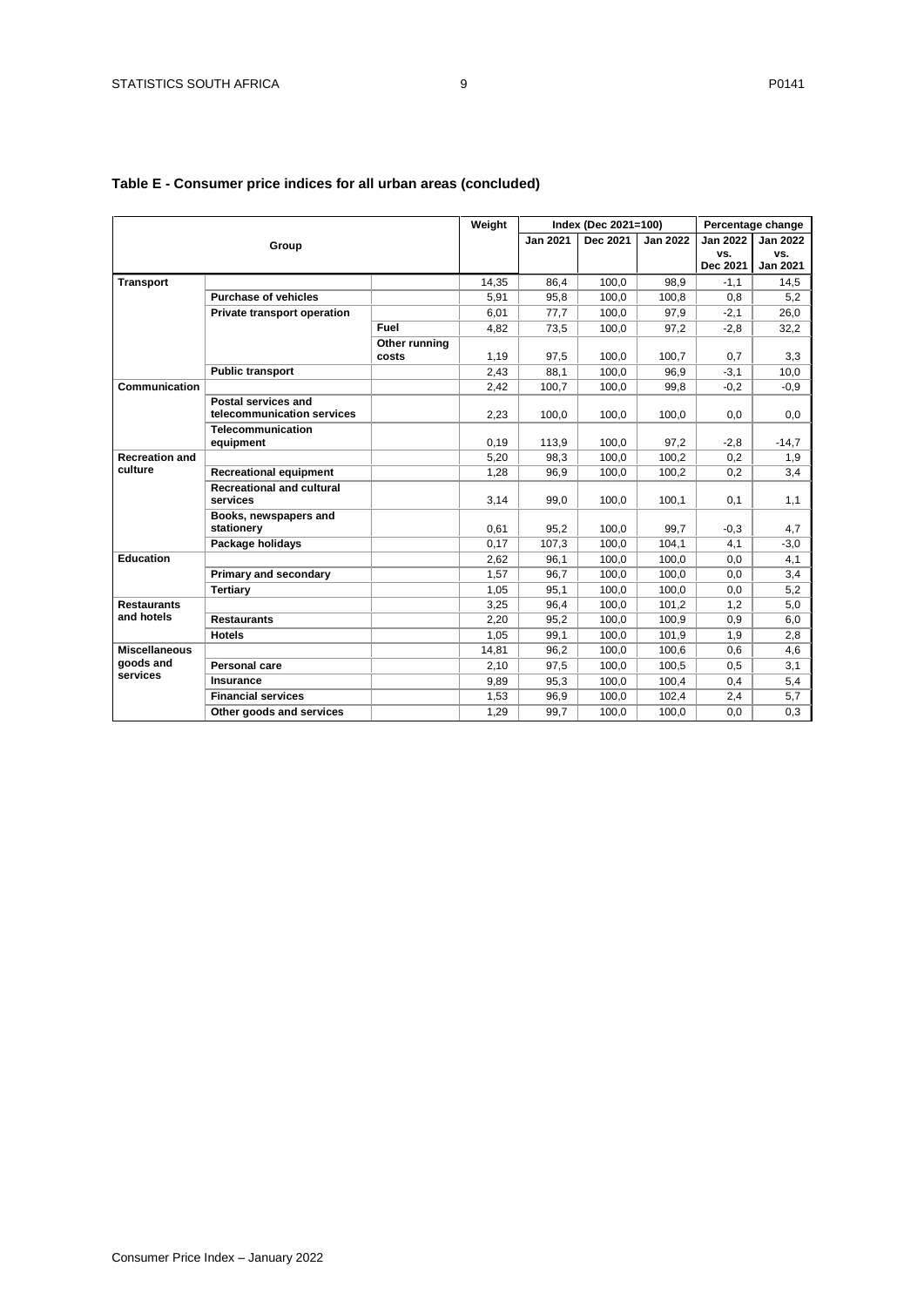## <span id="page-9-0"></span>**Table F - Survey schedule for non-monthly surveys**

| Quarterly                                                          |                                                                                                                                      |  |  |  |  |  |
|--------------------------------------------------------------------|--------------------------------------------------------------------------------------------------------------------------------------|--|--|--|--|--|
| January, April, July, October                                      | Gymnasium fees (Recreation and culture)<br>Funeral<br>expenses, funeral<br>policies,<br>gravestone<br>maintenance<br>(Miscellaneous) |  |  |  |  |  |
|                                                                    | Private-sector hospitals (Health)                                                                                                    |  |  |  |  |  |
| February, May, August, December                                    | Rugby tickets (Recreation and culture)                                                                                               |  |  |  |  |  |
|                                                                    | Cricket tickets (Recreation and culture)                                                                                             |  |  |  |  |  |
|                                                                    | Actual rentals for housing, owners' equivalent rent (Housing and<br>utilities)                                                       |  |  |  |  |  |
| March, June, September, December                                   | Domestic workers' wages (Household contents and services)                                                                            |  |  |  |  |  |
|                                                                    | Taxi fares, train fares (Transport)                                                                                                  |  |  |  |  |  |
|                                                                    | Motor vehicle insurance (Miscellaneous)                                                                                              |  |  |  |  |  |
| <b>Biannual</b>                                                    |                                                                                                                                      |  |  |  |  |  |
| January, July                                                      | Building insurance, household content insurance (Miscellaneous)                                                                      |  |  |  |  |  |
| February, April                                                    | Medical aid (Miscellaneous)                                                                                                          |  |  |  |  |  |
| April, October                                                     | Television licences (Recreation and culture)                                                                                         |  |  |  |  |  |
| May, December                                                      | Electricians, plumbers (Housing and utilities)                                                                                       |  |  |  |  |  |
| July, August                                                       | Municipal charges for water, property rates and electricity (Housing and<br>utilities)                                               |  |  |  |  |  |
| Annual                                                             |                                                                                                                                      |  |  |  |  |  |
|                                                                    | Post box rental (Communication)                                                                                                      |  |  |  |  |  |
| January                                                            | Lotto tickets (Recreation and culture)                                                                                               |  |  |  |  |  |
| February                                                           | Private-sector doctors and dentists (Health)                                                                                         |  |  |  |  |  |
|                                                                    | School and university tuition fees (Education)                                                                                       |  |  |  |  |  |
| March                                                              | Toll fees (Transport)                                                                                                                |  |  |  |  |  |
|                                                                    | University boarding fees (Restaurants and hotels)                                                                                    |  |  |  |  |  |
|                                                                    | Crèche fees (Miscellaneous)                                                                                                          |  |  |  |  |  |
|                                                                    | Public-sector hospitals and doctors (Health)                                                                                         |  |  |  |  |  |
| April                                                              | Stamps (Communication)                                                                                                               |  |  |  |  |  |
| Other                                                              |                                                                                                                                      |  |  |  |  |  |
| January, March, April, June, July, September,<br>October, December | Local bus fares (Transport)                                                                                                          |  |  |  |  |  |

Additional surveys are conducted for these items when Stats SA is aware of significant price changes outside regular survey months.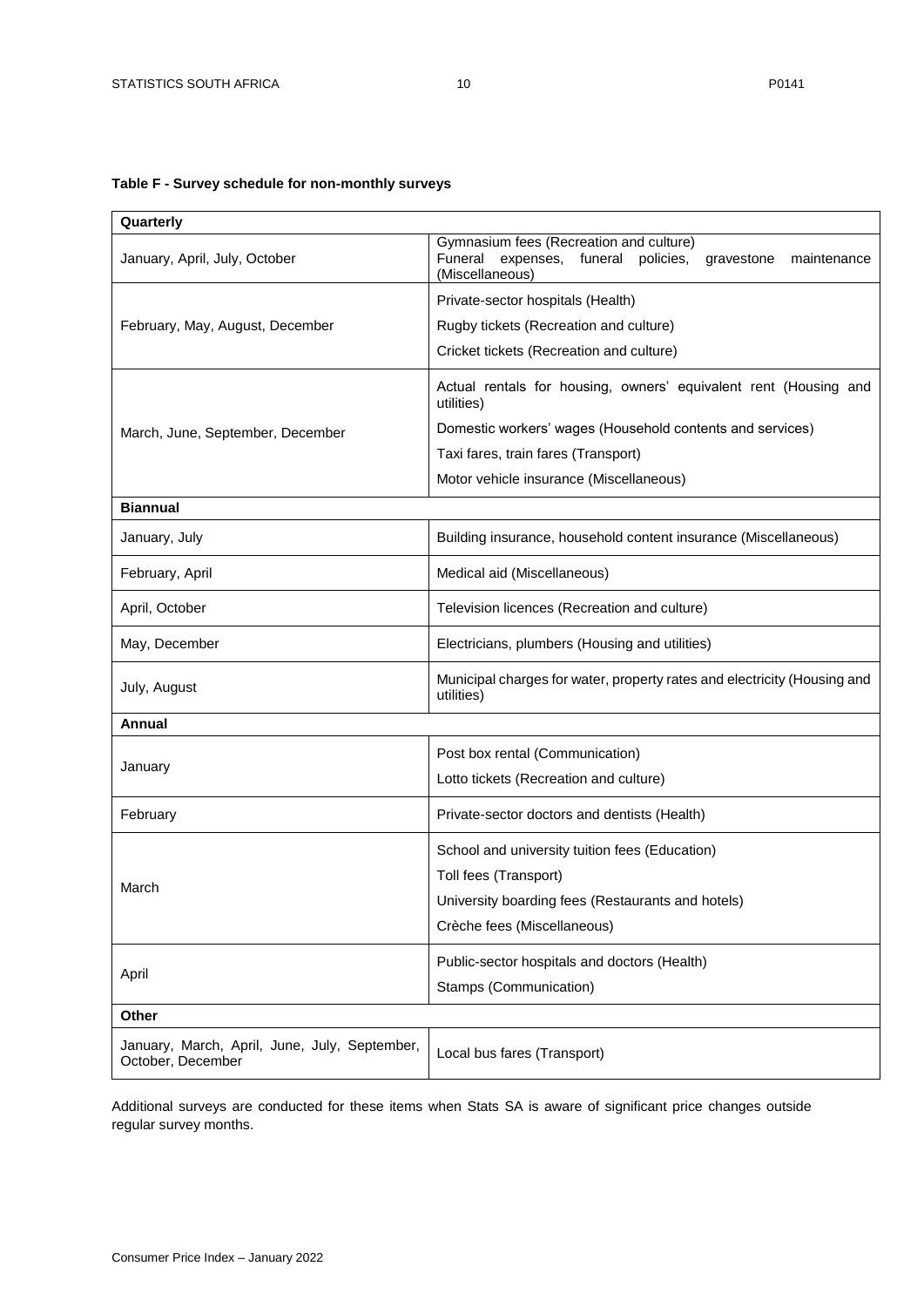### <span id="page-10-0"></span>**GLOSSARY**

A complete set of definitions is available in the methods and sources document on the Stats SA website [http://www.statssa.gov.za/?page\\_id=2528](http://www.statssa.gov.za/?page_id=2528)

| <b>Annual inflation rate</b>        | The annual inflation rate is the change in the index of the relevant month of<br>the current year compared with the index of the same month in the previous<br>year expressed as a percentage.                                                                                                                                                                                                                                                                                                                                                                                                                            |
|-------------------------------------|---------------------------------------------------------------------------------------------------------------------------------------------------------------------------------------------------------------------------------------------------------------------------------------------------------------------------------------------------------------------------------------------------------------------------------------------------------------------------------------------------------------------------------------------------------------------------------------------------------------------------|
| Annual percentage change            | The annual percentage change is the change in the index of the relevant<br>month of the current year compared with the index of the same month in the<br>previous year expressed as a percentage.                                                                                                                                                                                                                                                                                                                                                                                                                         |
| Average annual inflation rate       | The average annual inflation rate is the change in the average index of one<br>year compared with the average index of the previous year expressed as a<br>percentage.                                                                                                                                                                                                                                                                                                                                                                                                                                                    |
| Average annual percentage<br>change | The average annual percentage change is the change in the average index<br>of one year compared with the average index of the previous year expressed<br>as a percentage.                                                                                                                                                                                                                                                                                                                                                                                                                                                 |
| <b>CPI for administered prices</b>  | An administered price is defined as the price of a product which is set<br>consciously by an individual producer or group of producers and/or any price<br>which can be determined or influenced by government, either directly or<br>through a government agency/institution without reference to market forces.<br>Products and services included are assessment rates, water, electricity,<br>paraffin, petrol, diesel, public transport - trains, motor licences, motor<br>registration, telephone fees, cell calls, television licence, school fees,<br>university/technicons/colleges and university boarding fees. |
| <b>CPI for regulated prices</b>     | Regulated prices are those administered prices that are monitored and<br>controlled by government policy. To this end, price regulation does not<br>necessarily imply the presence of an economic regulator, but the restriction<br>on the extent to which prices may vary, depending on government's policy<br>objective. Products and services included are water, electricity, paraffin,<br>petrol, diesel, telephone fees and cell calls.                                                                                                                                                                             |
| CPI per expenditure decile          | Decile 1 - up to R 20 140;<br>Decile 2 - R 20 141 up to R 33 619;<br>Decile 3 - R 33 620 up to R 48 673;<br>Decile 4 - R 48 674 up to R 65 213;<br>Decile 5 - R 65 214 up to R 84 698;<br>Decile 6 - R 84 699 up to R 109 163;<br>Decile 7 - R 109 164 up to R 143 174;<br>Decile 8 - R 143 175 up to R 199 920;<br>Decile 9 - R 199 921 up to R 312 246; and<br>Decile 10 - R 312 247 and more.                                                                                                                                                                                                                          |
| <b>Inflation rate</b>               | The inflation rate is the change in the CPI for all items of the relevant month<br>of the current year compared with the CPI for all items of the same month in<br>the previous year expressed as a percentage.                                                                                                                                                                                                                                                                                                                                                                                                           |
| Monthly percentage change           | The monthly percentage change is the change in the index of the relevant<br>month compared with the index of the previous month expressed as a<br>percentage.                                                                                                                                                                                                                                                                                                                                                                                                                                                             |
| <b>Rural CPI</b>                    | The rural CPI is compiled using data from rural and urban areas in<br>accordance with the purchasing patterns of rural residents.                                                                                                                                                                                                                                                                                                                                                                                                                                                                                         |